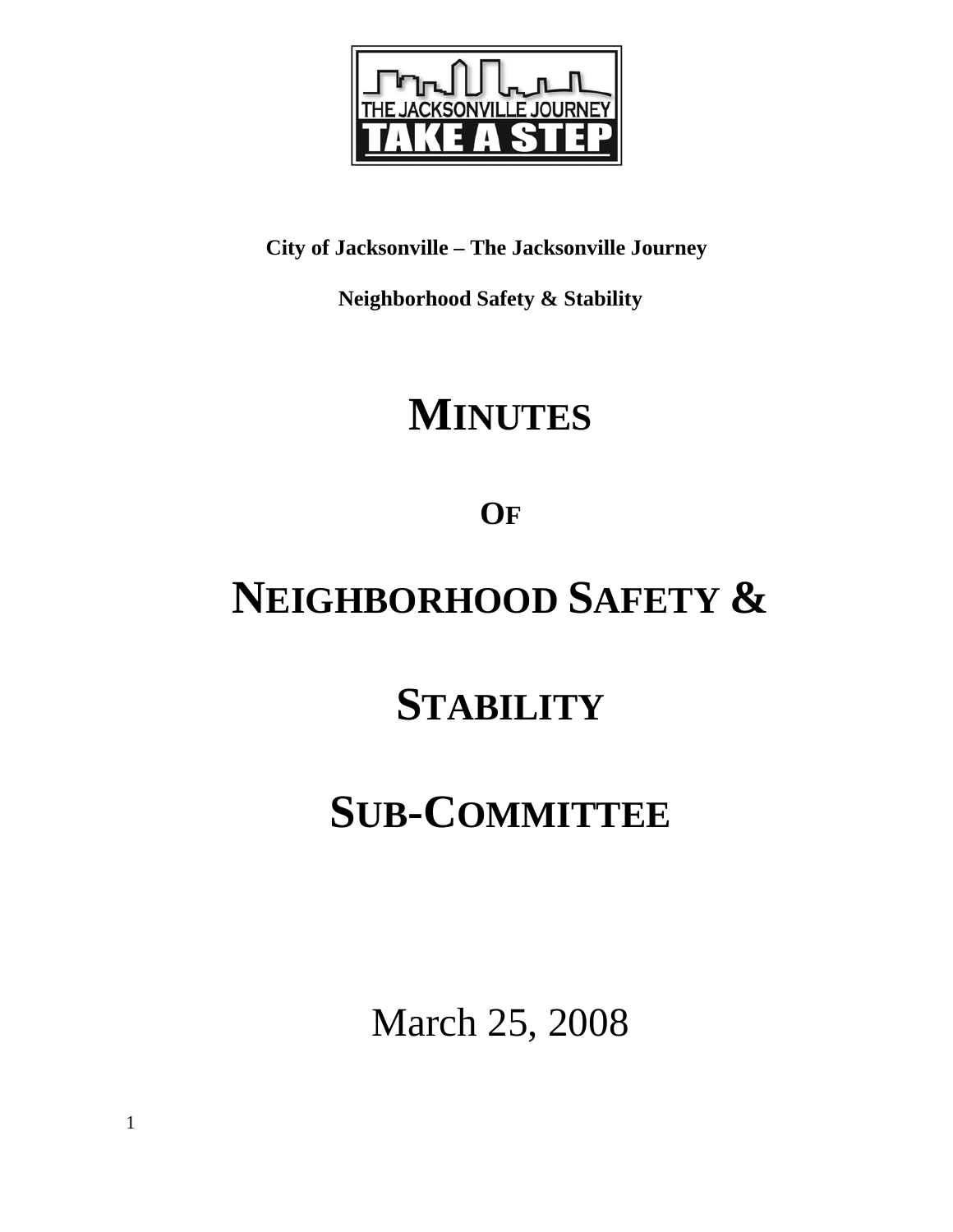## **The Jacksonville Journey – Neighborhood Safety & Stability**

## **Sub-Committee**

### **March 25, 2008**

### **2:30 p.m.**

**PROCEEDINGS before the Jacksonville Journey – Neighborhood Safety & Stability Sub-Committee taken on Tuesday, March 25, 2008, Edward Ball Building, 8th Floor – 214 N. Hogan Street, Jacksonville, Duval County, Florida commencing at approximately 2:30 p.m.** 

**Neighborhood Safety & Stability Committee** 

**Tony Boselli, Chair Oliver Barakat, Member John Clark, Member Charlie Commander, Member Michael Edwards, Member Ronnie Ferguson, Member Joni Foster, Member Mark Griffin, Member Charles Griggs, Member Tripp Gulliford, Member Alberta Hipps, Member Suzanne Jenkins, Member Curtis Johnson, Member Diane Kerr, Member Lisa Moore, Member Devin Reed, Member Jim Robinson, Member Toney Sleiman, Member Eric Smith, Member Eddie Staton, Member**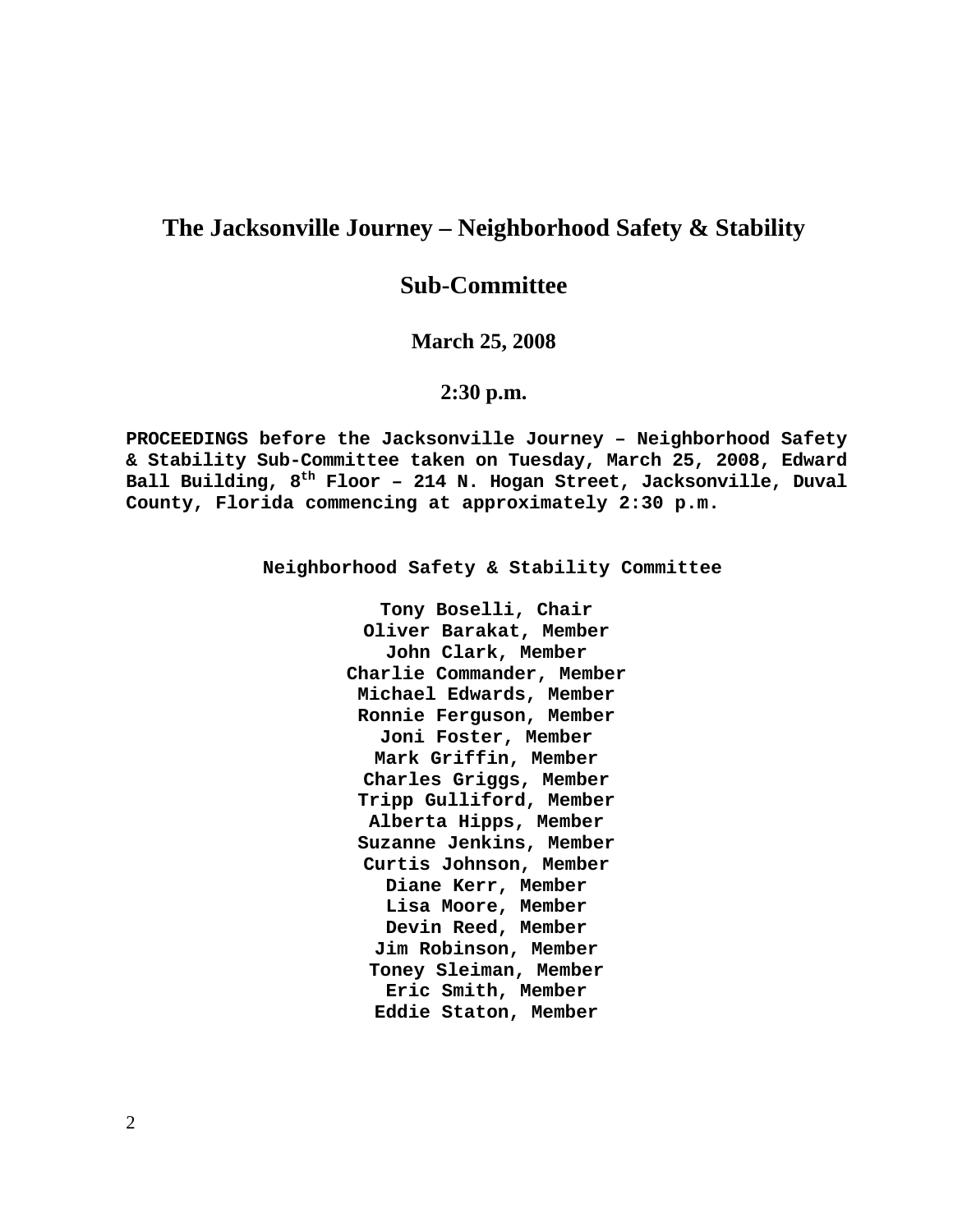### **APPEARANCES**

#### **COMMITTEE CHAIRS & MEMBERS:**

TONY BOSELLI, Chair CHARLIE COMMANDER, Member MICHAEL EDWARDS, Member RONNIE FERGUSON, Member JONI FOSTER, Member CHARLES GRIGGS, Member ALBERTA HIPPS, Member SUZANNE JENKINS, Member DIANE KERR, Member DEVIN REED, Member

#### **ABSENT MEMBERS:**

OLIVER BARAKAT, Member JOHN CLARK, Member MARK GRIFFIN, Member TRIPP GULLIFORD, Member (Excused) CURTIS JOHNSON, Member LISA MOORE, Member JIM ROBINSON, Member (Excused) TONEY SLEIMAN, Member ERIC SMITH, Member (Excused) EDDIE STATON, Member

#### **STAFF:**

KERRI STEWART CHAD POPPELL LYNN RIX

#### **OTHERS PRESENT:**

Mack Bissette Quinn Bledsoe Kelley Boree Anna Bradley Jenna Emmons Marilyn Fenton-Harmer Dana Fields-Johnson Matt Galnor Derek Igou W. Earl Kitchings Beverly McClain Shannon Nasworth Mary Kay O'Rourke Roslyn Phillips Mary Beth Ridderman Shorty Robbins Melissa Ross Kimberly Scott Rosemary Wesolowski David Williams Pam Wilson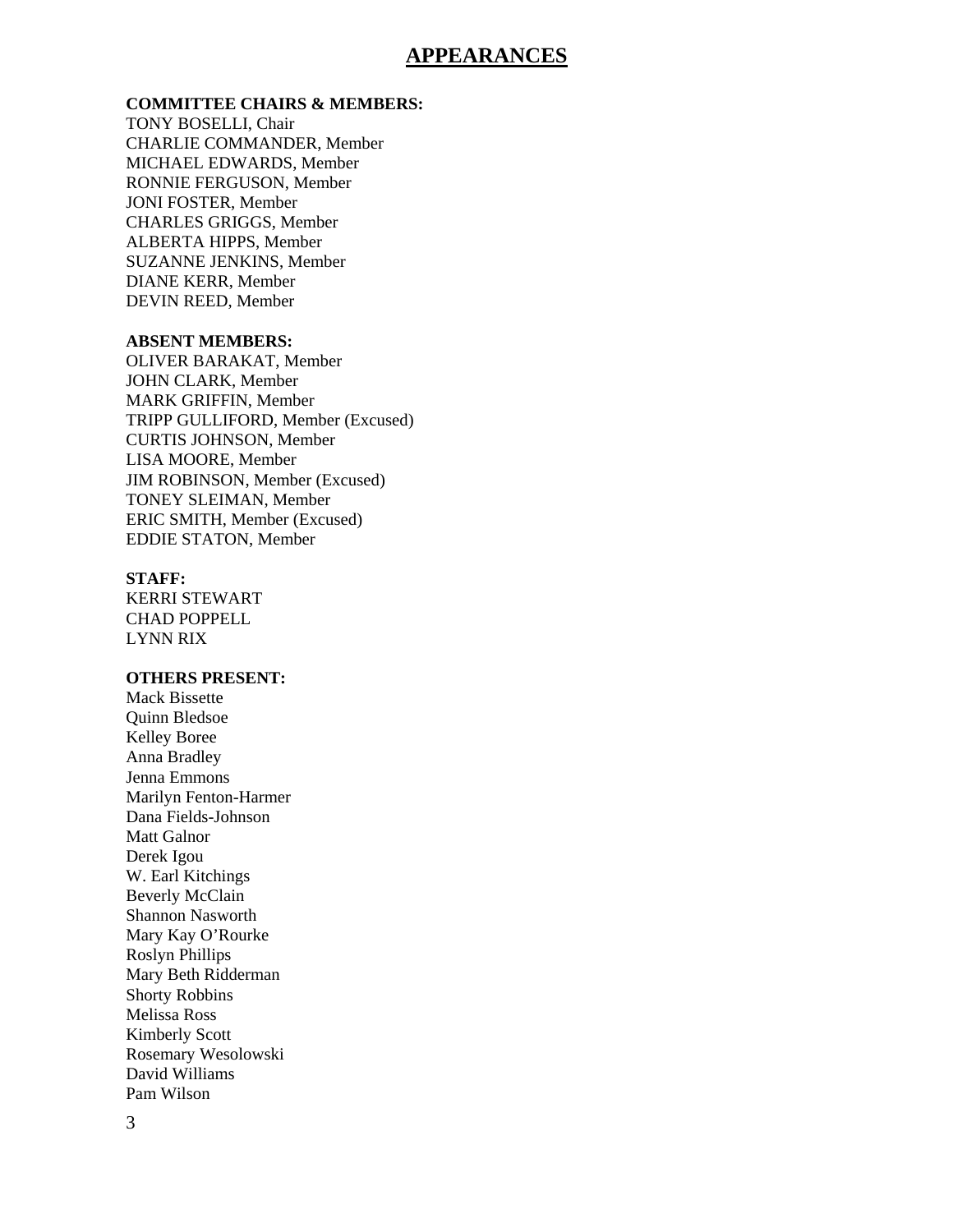March 25, 2008

Neighborhood Safety & Stability Chair/Committee 2:30 p.m. **Call to Order and Comments.** Chairman Boselli called the meeting to order at 2:35 p.m.

**Purpose of Meeting.** Discuss the Mayor's crime initiative – The Jacksonville Journey – Take a Step – Neighborhood Safety & Stability Sub-Committee. Melissa Ross from the Public Relations Sub-committee and Pam Wilson from the Recreation and Community Services Department of the City of Jacksonville were available to answer questions on their presentation last week. The subcommittee agreed that they like the presentation in principle and would only need to make a few minor changes. Chairman Boselli stated that they would have a public noticed meeting with the appropriate members of the Public Relations Sub-Committee to work out the details.

Charles Griggs then introduced Dana Fields-Johnson of the Duval County Health Department. Ms. Fields-Johnson presented "UNNATURAL CAUSES …is inequality making us sick?" This is a program to make people aware that poverty, lack of education, stress and racism contribute to poor health. She also showed a clip from a 4-part series by the same name airing on PBS in April.

Q: Can the episodes be accessed through the internet? Only clips are on the internet. The DVD of the series can be purchased. Q: Can we have the Health Department provide health clinics on a

4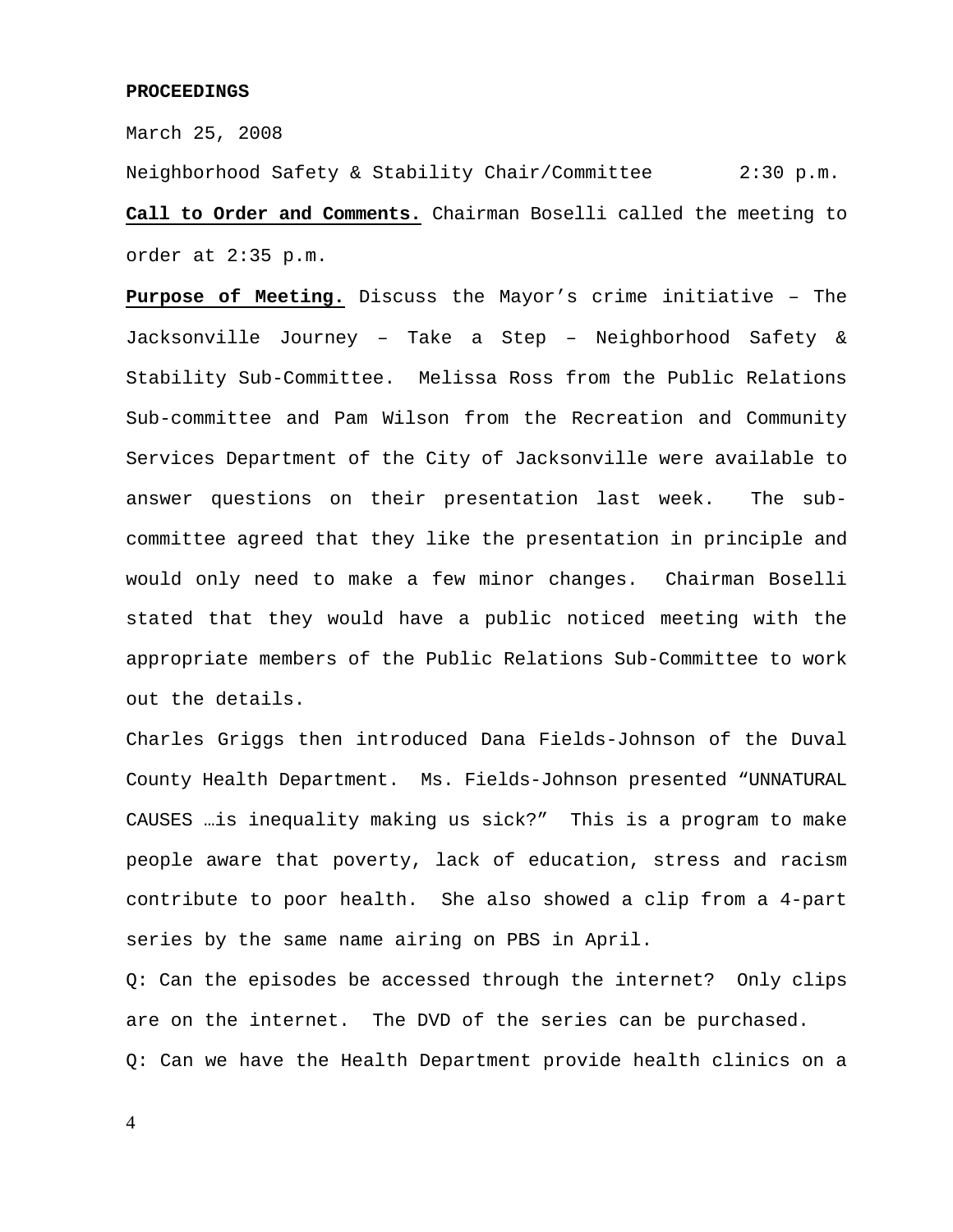regular basis at community centers in the "hot spots"? This idea can be investigated.

The next presentation was "Uptown Springfield a Crime-Management Case Study", presented by Mack Bissette of SRG Homes, which showed the police and non-police measures used by that community to decrease crime and revitalize their neighborhood.

Q: Who initiated the changes? The City of Jacksonville began revitalization efforts in 1992. The trash pick up was initiated by community, Mr. Bissette and SPAR.

Q: Why Springfield? 1) People believed in the community. 2) The architectural integrity of the buildings. 3) City initiatives. Q: How many homes have been renovated? About 50% are either renovated or being renovated.

Q: What's next? The Commercial Corridor Development Group has been formed to address the commercial and market place needs of the community. Need to find true economic demand, i.e. what is missing. Storm water and parking are two of the main issues that need to be addressed for commercial growth.

Q: This is a model for us to look at with other neighborhoods. The third and final presentation was by David Williams of The Ark Lawn Service. Mr. Williams showed how his company worked with Mr. Bissette to literally clean up Springfield. They went door-todoor providing solid waste information to every resident and then instituted a litter patrol that operated 6 days a week, eventually reducing the amount of littering being done.

5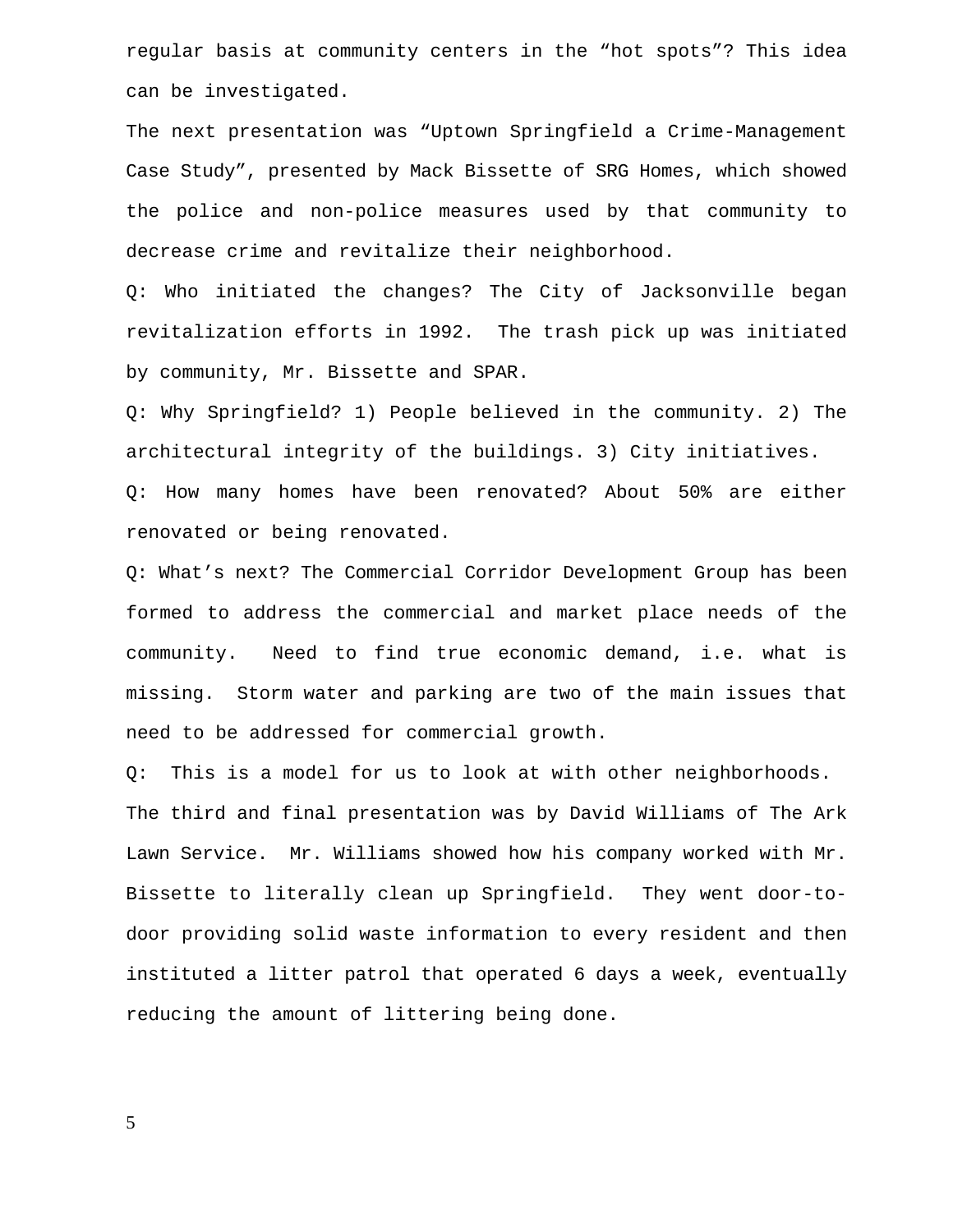All of these presentations can be found on the website at: http://www.coj.net/Mayor/Jacksonville+Journey/Minutes.htm

At this time the Chair asked that the meeting be extended to 4:30. All of the members were in agreement with this. The Chair then stated that economic development recommendations could not be formed by the March 27 Steering Committee meeting. Therefore, he would like to form an Economic Development workgroup to develop recommendations for the April 10 Steering Committee meeting. He asked for volunteers. Joni Foster will Chair, Suzanne Jenkins, Alberta Hipps and Charlie Commander will be members. They will also ask Mack Bissette to join them.

The members then turned their attention to the "DRAFT – List of Action Items to be requested by NSS"

#### **Item 1:**

Q: Is this tied to item 3, bullet 1? No, this is just to get them open with one year of operating costs, but no programming.

Q: There are so many in the northwest, high crime areas, but even the open ones have such small budgets. Would it be better to open fewer and "robustly" fund them rather than trying to spread the money to all of them and not have as much programming? That's why we need public-private partnerships to help fund programs and supplement the city's budget.

6 Q: Can we get at least 5 with super robust programming 12 hours a day? There are eight (8) centers in the "hot spots". Two (2) of these are closed. One (1) is a turn-key. The other is a fitness center, not conducive to after-school programs. There are also 7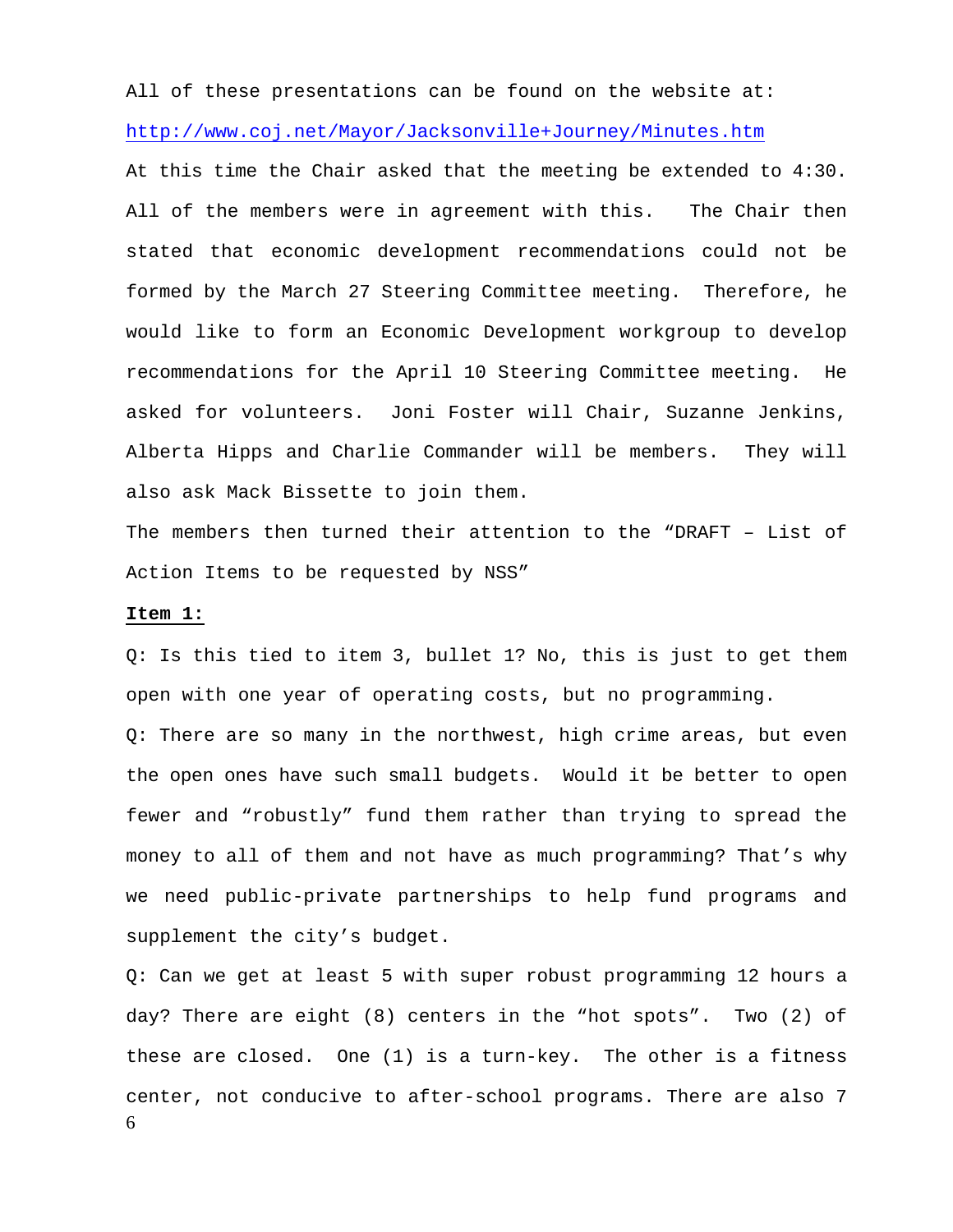middle schools with Bridge – Team Up programs. The Positive Youth Development Sub-Committee is working on the programming piece, so we don't want to get too much into that. The Community and Recreation Department wants to provide for recreation and then have partnerships provide the education piece.

Q: Can we make an amendment to add the word 'robust"? Amendment made.

Q: Can we make an amendment to add "parks" to the list of facilities utilized for after-school programs? Amendment made.

#### **Item 2: Passed with minimal discussion.**

#### **Item 3:**

Q: If all the money is in one pool what will some programs later be shorted?

Q: How do we protect existing programs that are working? If area A is a "hot spot" today, but gets successful programming so that it is no longer a hot spot, will the program money go to area B because now that's the "hot spot"?

Q: What type of program measurement and accountability will be in place when determining who gets money from this one pool? Q: Can the wording be changed to: "Funding for parks and community centers will be based on outcomes, private leverage and community input"?

Motion and second to strike item 3 in its entirety.

#### **Items 4 through 8 were passed without discussion.**

7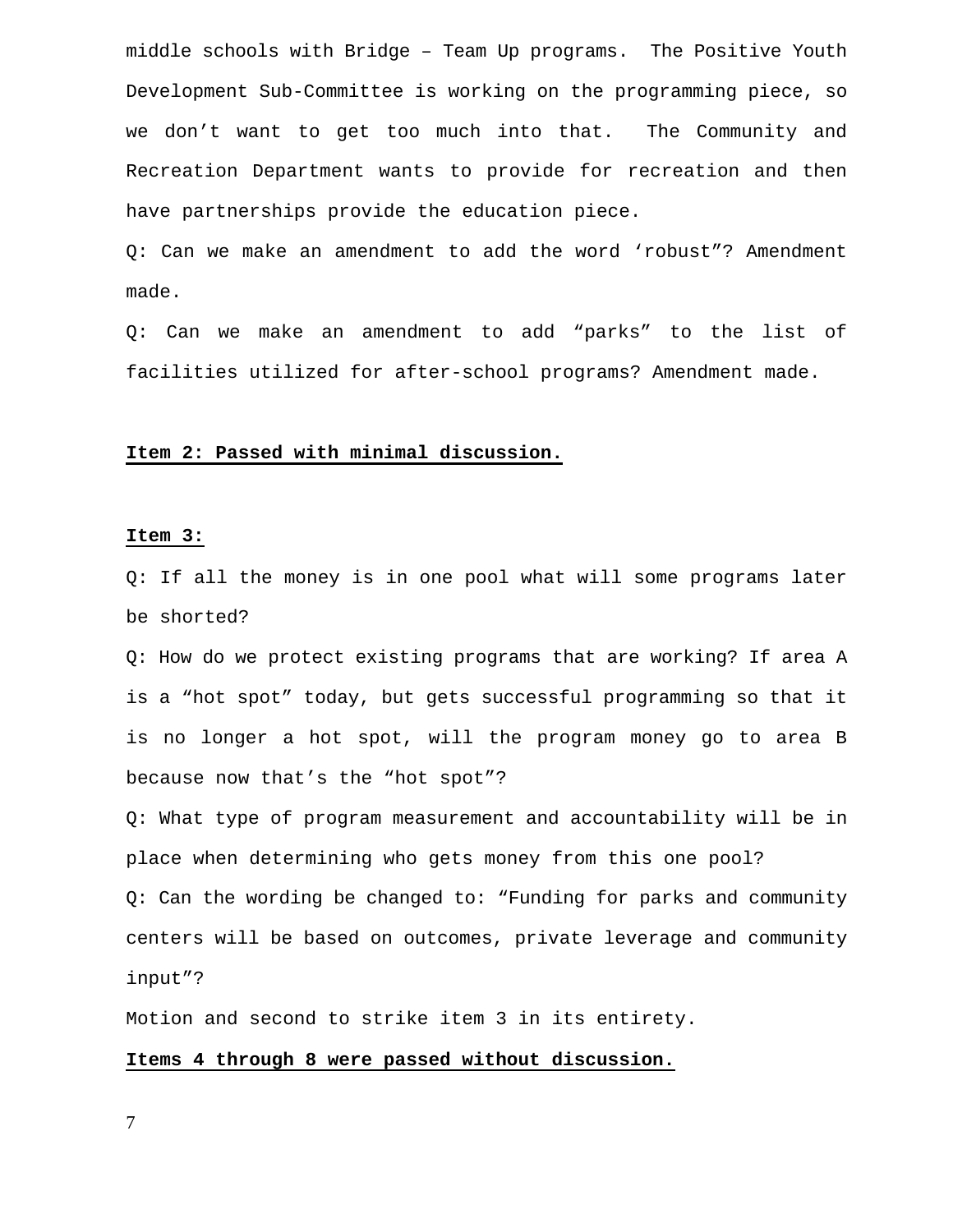The meeting for Wednesday, March 26 was cancelled as all of the items on the agenda were addressed. The next meeting will be on April 8, 2008 at 2:30.

**Item 3** was revisited once again. Three topics emerged: 1) Prioritizing hot spots. 2) Measurement and accountability for programs receiving money. 3) Ensuring that successful programs not lose their funding because they are no longer in a "hot spot". It was decided that the Chair will work with staff to create an action item that addresses all of these concerns. It will be presented to the full sub-committee at the April 8 meeting. Item 8 was then rescinded and restated to include this information.

The meeting was adjourned at 5:30 p.m.

#### **2. Action Items**

Item 1: Passed unanimously with one (1) amendment. AMENDMENT: The addition of the two (2) words highlighted. "City of Jacksonville should define physical assets in 'hot-spot' areas for use for **ROBUST** after-school and summer programs. Schools (closed or open) should be looked at as a priority with **PARKS**, Community Centers, Churches and other public/private facilities filling in the gaps".